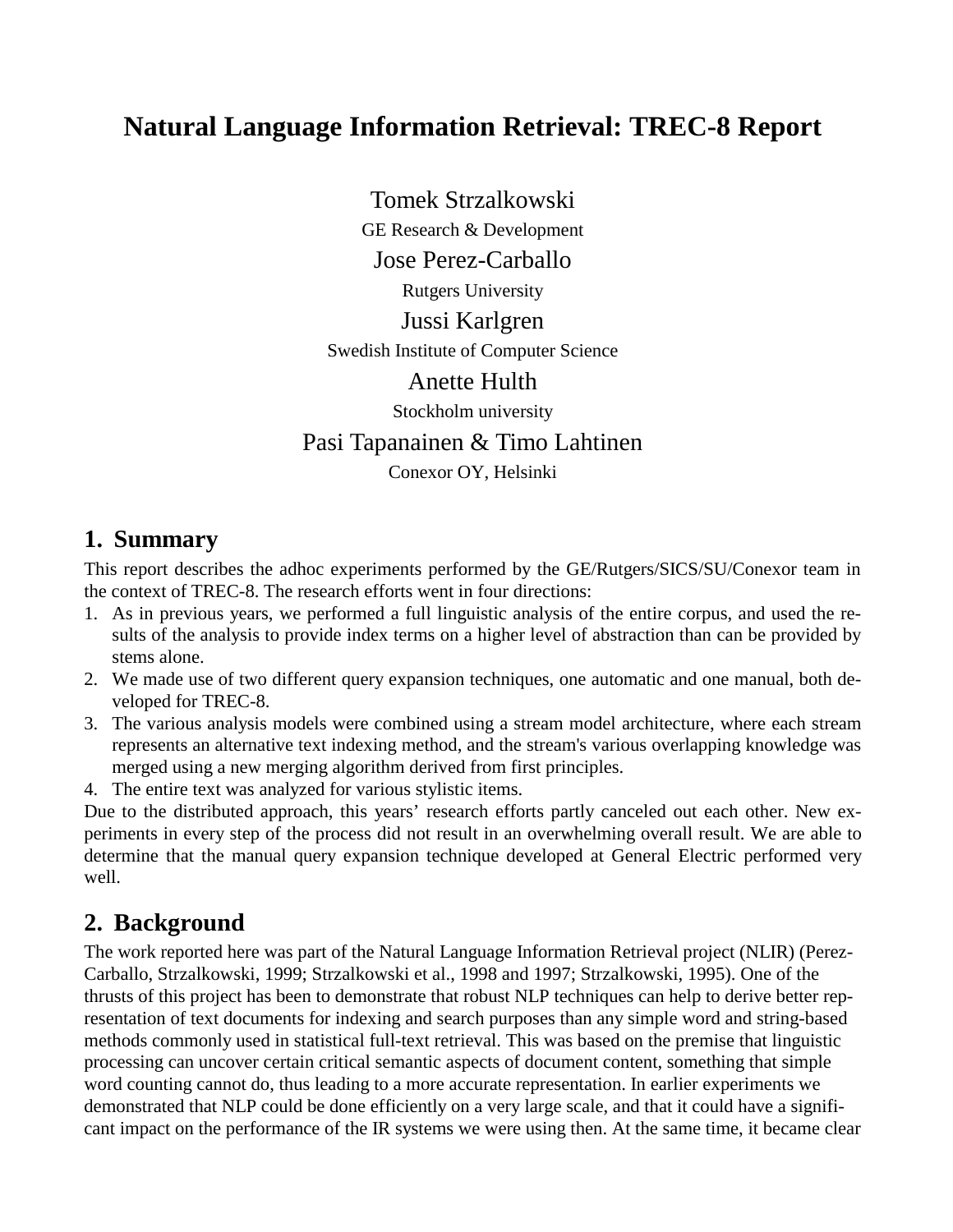that exploiting the full potential of linguistic processing is harder than originally anticipated. In particular, simple linguistically motivated indexing (LMI) techniques turned out to be no more effective than well-executed statistical approaches , at least for English , while more advanced NLP techniques, such as concept extraction, remained too expensive for large-scale applications (Sparck-Jones, 1999).

Given this state of affairs, we went on to investigate specific conditions under which LMI could be more beneficial. For example, we have noticed that the amount of improvement in recall and precision which we could attribute to NLP, appeared to be related to the type and length of the initial search request. Longer, more detailed topic statements responded well to LMI, while terse one-sentence search directives showed little improvement. This is not particularly surprising considering that the shorter queries either contain a handful of highly discriminating terms or are deliberately vague. We adopted the topic expansion approach in which the original topic is expanded using passages selected from sample retrieved documents. The intent was to expand the initial search specifications in order to cover their various angles, aspects and contexts. Based on the observations that NLP is more effective with highly descriptive queries, we designed an expansion method in which passages from related, though not necessarily relevant documents were imported into the user queries. This method produced a fairly dramatic improvement in the performance of several different statistical search engines that we tested boosting the average precision by anywhere from 40% to as much as 130%. Therefore, we concluded that topic expansion appears to lead to a genuine, sustainable advance in IR effectiveness. Moreover, we showed in TREC-7 that this process can be automated while maintaining at least some of performance gains. Thus far we have used only very simple linguistic tools (i.e., those suitable for high-volume IR applications) to assist automatic expansion, but we see this area as ripe for more advanced processing techniques, including entity and event extraction, co-reference and cross-reference techniques, etc.

# **3. Processing scheme**

InQuery was used as the indexing and retrieval engine. This year, the linguistic processing of TREC data, both text and queries, was performed in Helsinki using the newly developed Functional Dependency Grammar (FDG) text processing toolkit. The processed text was sent via ftp to Rutgers and SICS for indexing.

For some of the manual submissions, the topics were processed at General Electric using the interactive Query Expansion Tool for manual query expansion; for the automatic submissions, queries were expanded at Rutgers using a passage retrieval algorithm. The expanded topics were processed in Helsinki to obtain matching search terms for the linguistic indices, and sent back to Rutgers for retrieval.

The results from the various processing and retrieval streams were merged to obtain a final rank order using a merging algorithm developed for this years' TREC at Stockholm university and SICS.

## **4. Streams**

The stream model (see Fig. 1) has been described in previous TREC papers and in (Perez-Carballo, Strzalkowski, 1999). Each "stream" uses its own index which is created using a different indexing technique (some of them involving linguistic processing). The results obtained from all the streams are combined using merging algorithms. In past TRECs we were able to obtain significant improvements in performance over the baseline single word indexing stream. The experiments for TREC-8 did not yield similar improvements. This year, in spite of improved analysis machinery, the linguistic streams performed far less well than earlier years and we were not able to combine them usefully with the standard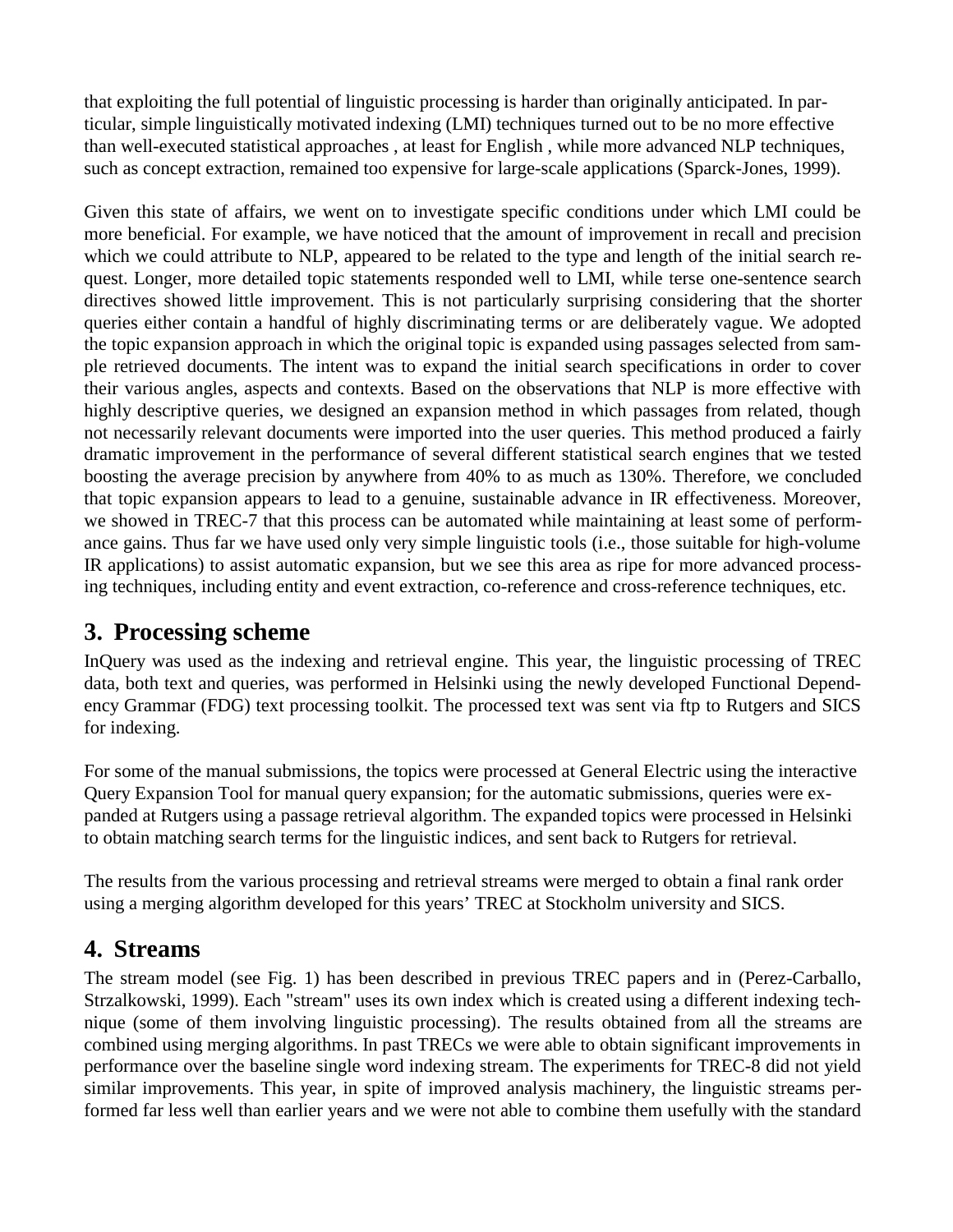retrieval streams. There are several possible explanations, but the main reason appears to be the several simultaneous changes in our approach. We changed the character of the streams, reworked the merging algorithm, and as a result we have not been able to make use of previous years' experience in matching query processing with text processing and combining results appropriately in time for this report. We are continuing the experiments that we expect to publish elsewhere.



## 4.1 Linguistic Streams

Some of the linguistic streams we used were created using Helsinki's Functional Dependency Grammar (FDG) which includes the EngCG-2 tagger and dependency syntax which links phrase heads to their modifiers and verbs to their complements and adjuncts. FDG was applied to the whole corpus, with the output passed to the stream extractor.

We tried to merge the results obtained from linguistic streams with the stems stream, as we have done other years, but were unable to obtain good results (i.e. improve the performance of the stem stream). Because of lack of disk space we could not use the same automatic expansion algorithm on the linguistic streams so we cannot draw any conclusions yet about linguistic streams or the merging algorithms.

In one experiment we used the InQuery #phrase (see below) operator in order to add phrases from one of the linguistic streams to the query generated using manually chosen summaries. This seemed to actually decrease the performance of that run.

In order to have a baseline to be used with the linguistic streams we added InQuery's #phrase operator to words that appeared close to each other in the topics. No linguistic processing was used at all. This was done automatically. Some of the "phrases" obtained did not seem to make any sense and no human would have added them. Surprisingly, the queries that used that device performed better than the lin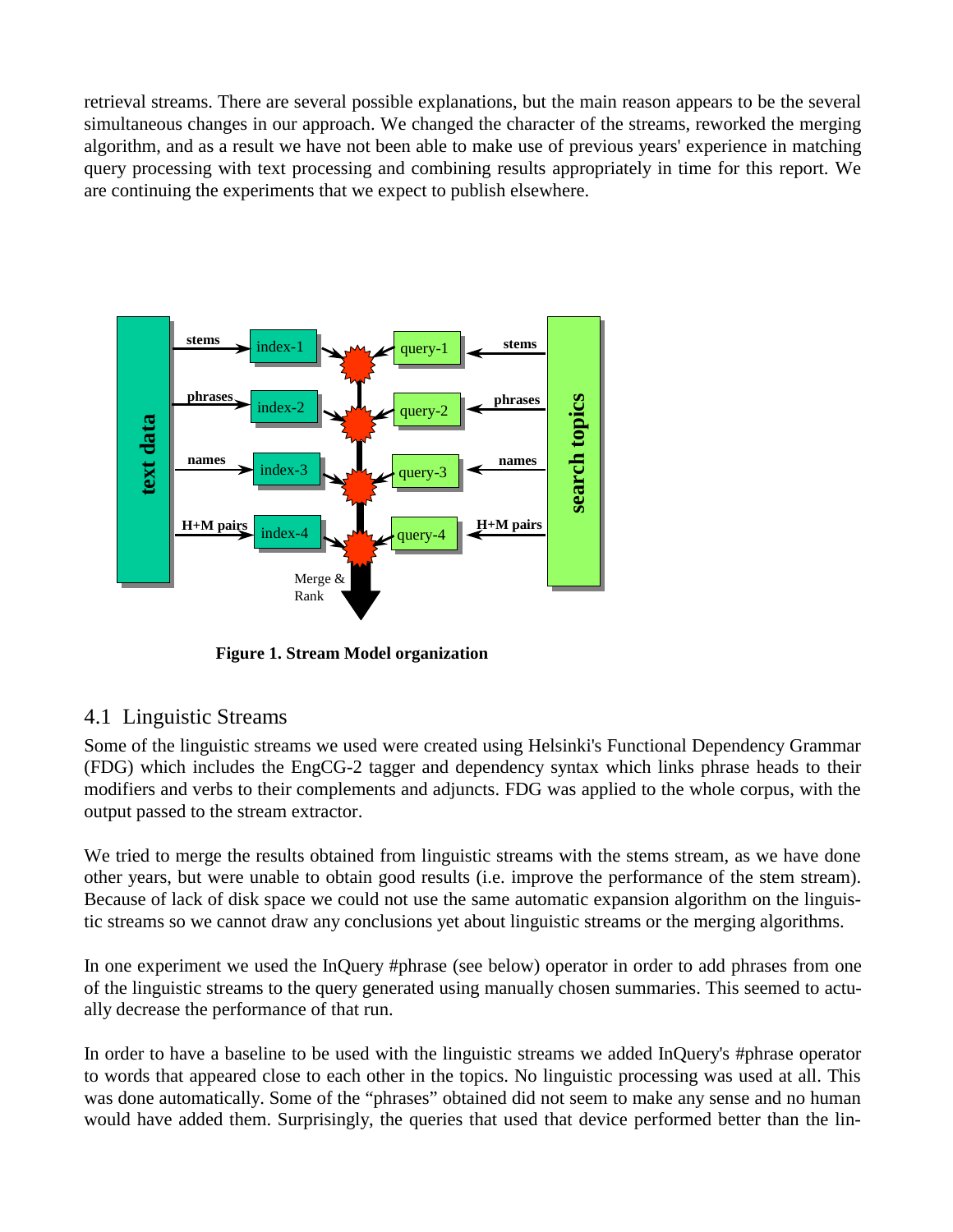guistic streams and in some cases better than the pure stems (some of our "official" runs, reported below, use this technique). We are now performing further experiments and tests. More definitive results and analysis will be presented in the final form of this paper.

InQuery's #phrase operator (quoting from the InQuery manual):

Phrase Operator: #phrase(T1 ... Tn)

 Terms within this operator are evaluated to determine if they occur together frequently in the collection. If they do, the operator is treated as an ordered distance operator of 3 (#od3). If the arguments are not found to co-occur in the database, the phrase operator is turned into a SUM operator. In ambiguous cases the phrase becomes the MAX of the SUM and the OD3 operators.

## **5. Merging the streams**

In previous years, the merging algorithm for TREC was tuned through trial and error, and we always managed to find relative weighting that improved the score. This process is of course unsatisfactory and we tried to capture some dependencies that would help to automatically estimate the merging function. For the past two TRECs we added a rank dependent non-linear weighting scheme in which a document's final rank in the merged ranked list is a function of average precision of component streams, as well as of the rank of the document rank in the various streams. This change had a positive effect on merging precision, but it still required supervised training in order to optimize the parameters.

This year, we decided to use a more principled approach. We performed a set of merging experiments using some streams that we judged the most promising based on early experiments. For lack of time and processing space, and trivial file transfer problems, we restricted the experiments to the following four streams, postponing the inclusion of much of the linguistic and stylistic experiments made during the course of the project:

- 1. run.7.proc.PH.t3d1n1.35: automatic expansion, proximity phrases, words from title are repeated 3 times, runs on *stem* stream.
- 2. run.7.ph.t3d1n1.35: before expansion the terms from the *ph* stream are added to the topics using the #phrase operator in case it is a phrase, automatic expansion, words from title are repeated 3 times, runs on *stem* stream.
- 3. run.7.proc.P.t3d1n1.35: automatic expansion, words from title are repeated 3 times, runs on *stem* stream.
- 4. run.7.thr.t3d1n1: words from title are repeated 3 times, runs on the *thr* stream.

Training several different classifiers and combining the predictions of these into a single prediction is a common method for creating an accurate classifier from a set of training data (Breiman, 1996; Drucker, et al, 1994; Wolpert, 1992). A number of researchers have demonstrated that such combined classifiers in general are more accurate than any of the constituent classifiers (Dietterich, 1997; Breiman, 1996; Merz, 1999; Quinlan, 1996; Wolpert, 1992; Zhang, Mesirov & Waltz, 1992). Bartell, Cottrell and Belew (1994) have shown similar results in the document retrieval domain: using different retrieval algorithms and then combining them may significantly improve retrieval performance.

The streams in our model capture different aspects of the documents' content. When merging the streams, the aim is to produce a final result that is more accurate, i.e., has a higher average precision,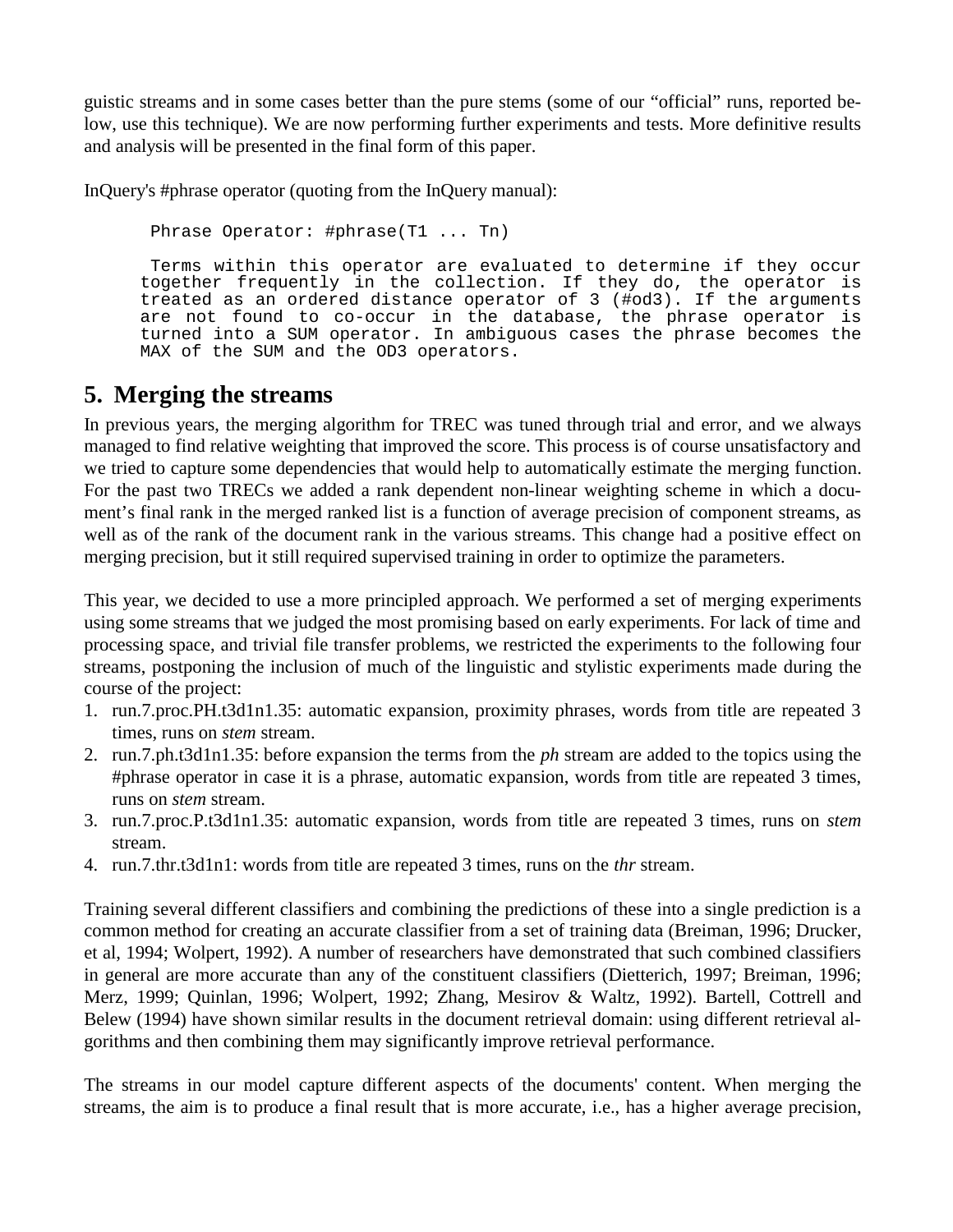than the output of any of the individual streams. The final result should therefore be a richer set of documents. Obtaining this result is, however, not trivial.

As detailed above we compose a mixture of different indexing approaches, term extracting, weighting strategies, and different search engines we use into indexing streams. Each stream represents an alternative text indexing method; some require complex linguistic processing, while others are based on simple quantitative techniques. The results obtained from the different streams are lists of documents ranked in order of relevance: the higher the rank of a retrieved document, the more relevant it is presumed to be (in comparison to the other retrieved documents). The ordering is based on the relevance score - a figure produced by the stream, reflecting the document's accuracy as judged by the system. The streams perform in parallel and the results from the different streams should be merged to produce one final result. As the streams capture different aspects of the documents' content, the final result should be a richer set of documents. The aim of the merging is to produce a final result that is more accurate than the output of any of the individual classifiers. Obtaining such a result is, however, not trivial.

A merging algorithm called SEQUEL (Asker & Maclin, 1997) was implemented for the task. The rationale behind SEQUEL is to find the most confident classifier down to a certain threshold. It requires that the lists are sorted by - in this case - relevance score. The confidence is calculated by finding the classifier with the highest proportion correct classifications (i.e., relevant documents) at the top, down to the first non-relevant one. The threshold will be the lowest relevance score within this interval. The items covered by the span are removed from all classifiers. At a certain value the best performing classifier is considered the default classifier, i.e., it is used as the single classifier.

The algorithm was trained on 40 out of 50 queries – setting aside 10 queries for testing – from the TREC-7 materials, using the TREC-7 data and relevance judgments. All non-judged documents were removed, leaving only the judged documents for consideration. Two different implementations of the algorithm were made: one where all queries were sorted by the judgment of the system; and one where the program examined the confidence for each query at the time, taking the average as the result.

Although the algorithm performed well, the combined classifier did not beat the best individual classifier. This could possibly be because of the algorithm not being very "forgiving": immediately upon finding an irrelevant document the stream is discarded. SEQUEL also tended to work with "chunks" of documents, covering too many at the time. This could be due to the fact that the relevance scores given by the retrieval systems range over a quite limited span. (An implementation that normalized the ranking scores to fall between 1 and 0 was also made, but the improvement was not significant.)

The algorithm tended to favor the best performing classifier (it being the most confident stream) and discard the additional information that the weaker streams may contribute with. Neither does the method take a possible overlap of retrieved documents in different streams into account. The algorithm was implemented to consider the top 1000 for each question and classifier. This means that for the majority of the documents, we only had judgments from one or two streams. It would be more appealing to apply a method where every document could take advantage of the fact that we use several different retrieval methods.

# **6. Automatic expansion algorithm description.**

Using the automatic expansion algorithm described in this section we obtained a 37% improvement of average precision over a baseline where no expansion was used.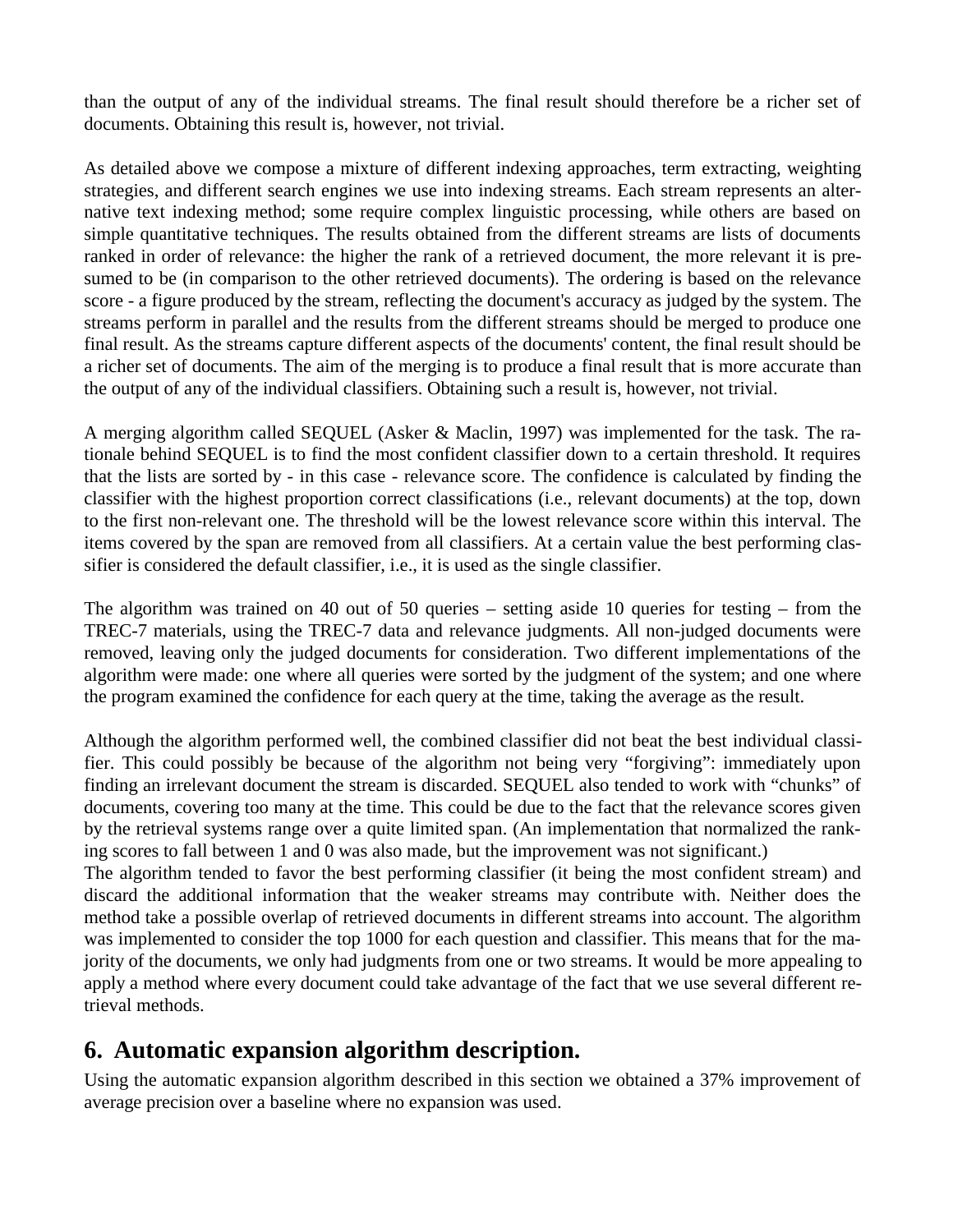## 6.1 Algorithm:

- 1. The topics sent by NIST were processed to eliminate some words and phrases such as: "a relevant document".
- 2. The title text was repeated 3 times, the description 2 times. Our intent was to give different weights to the different fields.
- 3. Processed topics were submitted to InQuery in order to retrieve the top 20 documents.
- 4. For each one of the D documents with highest document score larger than threshold T, extract all passages of size larger than S. Let the passage score be the sum of all unique occurrences of a query term (either word of phrase) in that passage.
- 5. Choose the P passages with highest passage score and add them to the original query. Notice that given two passages A and B, the score of B may be higher than A (and thus B may be chosen over A) even though A may belong to a document that has a higher score than B's document.

The values used for the parameters described above were:  $D = 5$ ;  $T = .432$ ;  $S = 50$ ;  $P = 12$ 

# **7. Ad-Hoc submissions**

We submitted 4 runs for the ad-hoc track.

| query id         | Relevant      | Average   | Precision at | R-Precision | query description      |
|------------------|---------------|-----------|--------------|-------------|------------------------|
|                  | documents     | precision | $10$ docu-   |             |                        |
|                  | retrieved out |           | ments        |             |                        |
|                  | of 4728       |           |              |             |                        |
| 1. 8manexT3D1N0  | 0.3325        | 0.3346    | 0.6520       | 0.3671      | manually-assisted      |
| (judged)         |               |           |              |             | topic expansion us-    |
|                  |               |           |              |             | ing only title and de- |
|                  |               |           |              |             | scription fields.      |
| 2. GE8ATDN1      | 0.3138        | 0.2623    | 0.5020       | 0.2984      | automatic topic ex-    |
| (judged)         |               |           |              |             | pansion using title    |
|                  |               |           |              |             | description and nar-   |
|                  |               |           |              |             | rative fields. Prox-   |
|                  |               |           |              |             | imity phrases only.    |
| 3. GE8ATDN2 (not | 0.3068        | 0.2580    | 0.5498       | 0.2993      | automatic topic ex-    |
| judged)          |               |           |              |             | pansion using title    |
|                  |               |           |              |             | description and nar-   |
|                  |               |           |              |             | rative fields. No      |
|                  |               |           |              |             | phrases used.          |
| 4. GE8ATD3 (not  | 0.3022        | 0.2618    | 0.5658       | 0.2959      | automatic topic ex-    |
| judged)          |               |           |              |             | pansion using only     |
|                  |               |           |              |             | title and description  |
|                  |               |           |              |             | fields. Proximity      |
|                  |               |           |              |             | phrases plus original  |
|                  |               |           |              |             | text.                  |

Below are short descriptions of our official ad-hoc runs (shown in the table above). All official runs submitted were produced using only the stem stream as opposed to being the result of merging evidence from different streams.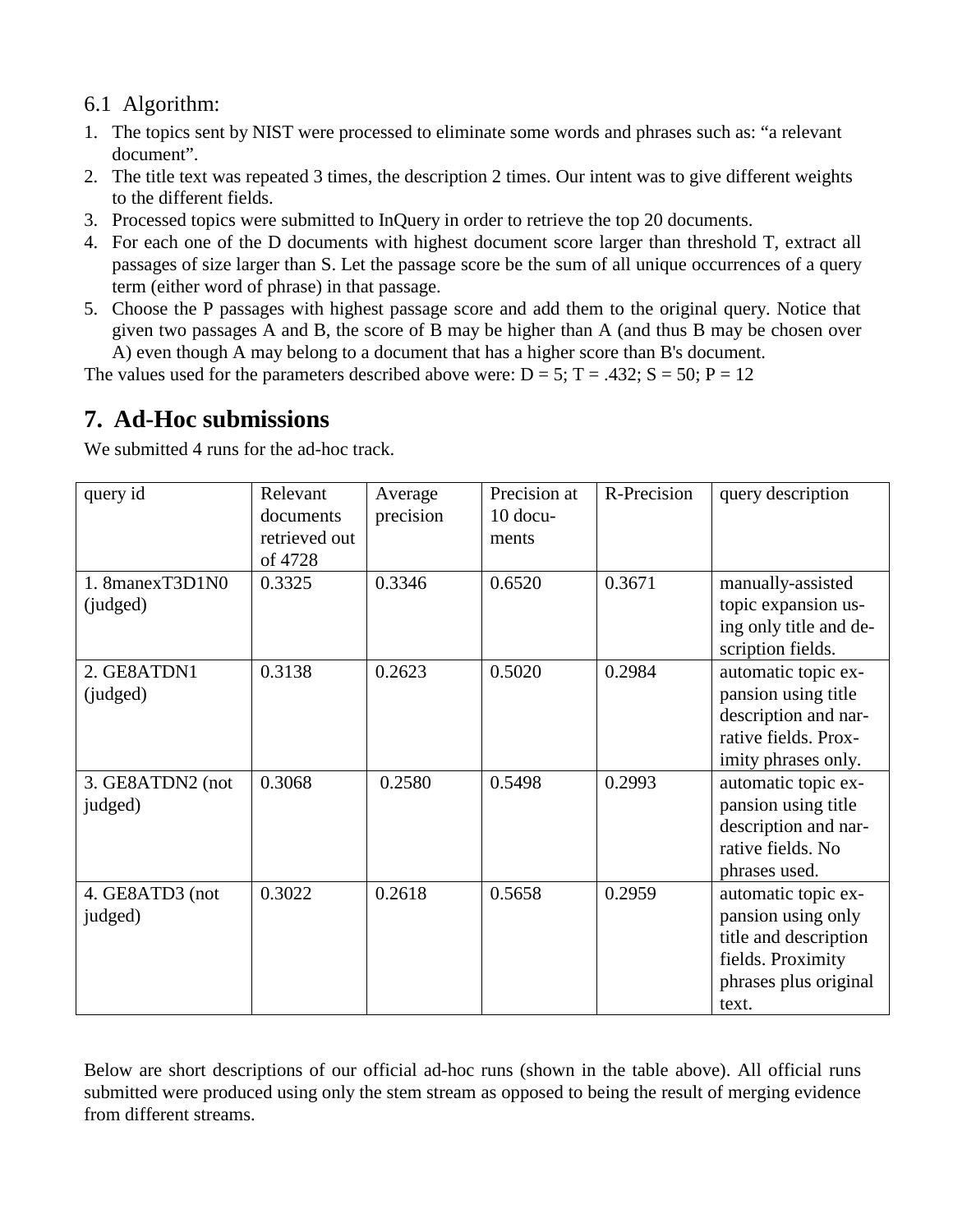## 7.1 Summarization-based manually-assisted topic expansion run (8manexT3D1N0)

Manually-assisted topic expansion using only title and description fields. The methods used to obtain this run where the same as the ones we used in TREC-7. Summaries used in expansion were derived from top-ranked documents retrieved by SMART using the initial topics (title+description only). The key characteristics of this run is the 10 minute time limit imposed on topic expansion. All expansion has been performed via the Query Expansion Tool interface (QET) which allows the user to view only the summaries of top retrieved documents, and select or deselect them for topic expansion. By default, summaries of all top 30 documents were used for expansion unless the user manually deselected some (this was precisely the only form of manual intervention allowed. ) We observed that for many queries 2 interactions were possible within the 10 minute interval. The first interaction (submit original query, wait for result, get 30 summaries, review & deselect summaries, and commit the selections) would take typically 4-6 minutes. In the second interactions, only the new documents retrieved in top 30 ranks (if any) were considered, therefore usually 3-4 minutes were sufficient. The target of expansion was to get between 5 and 10 "relevant" summaries within the allotted time. If this was achieved within the first interaction, no further search was performed. Otherwise, the second interaction was attempted if at least 3 minutes remained. This 6-4 split was determined in dry-run trials with TREC-6 queries. The topic expansion interaction proceeds as follows:

- 1. The initial natural language topic statement is submitted to a standard retrieval engine via a Query Expansion Tool (QET) interface. The statement is converted into an internal search query and run against the database.
- 2. The system returns topic-related summaries of top  $N$  (=30) documents that match the search query.
- 3. The user reviews the summaries (approx. 5-15 seconds per summary) and de-selects these that are not relevant. For TREC-8 evaluations (like for TREC-7), we set a time limit of 10 minutes per query (clock time).
- 4. All remaining summaries are automatically attached to the original search topic.
- 5. bThe expanded topic is passed through a series of natural language indexing steps and then submitted for the final retrieval.

## 7.2 Automatic topic expansion run (GE8ATDN1)

This run uses title description and narrative fields. Proximity phrases only: the query text is replaced by the output of an algorithm that linked words which appeared in the same sentence at less than 3 words of each other using the #phrase operator. This run was intended as a baseline but became an official run when we were unable to beat its performance.

#### 7.3 Automatic topic expansion run (GE8ATDN2)

This run uses title description and narrative fields, like GE8ATDN1, but no phrases are used.

## 7.4 Automatic topic expansion run (GE8ATD3)

This run, again, uses only title and description fields. It uses "proximity phrases" formed out of words occurring together.

# **8. Continuing work**

We are currently performing a set of new experiments that takes into account the rankings obtained from every stream. All documents that have been ranked among the first 1000 documents by at least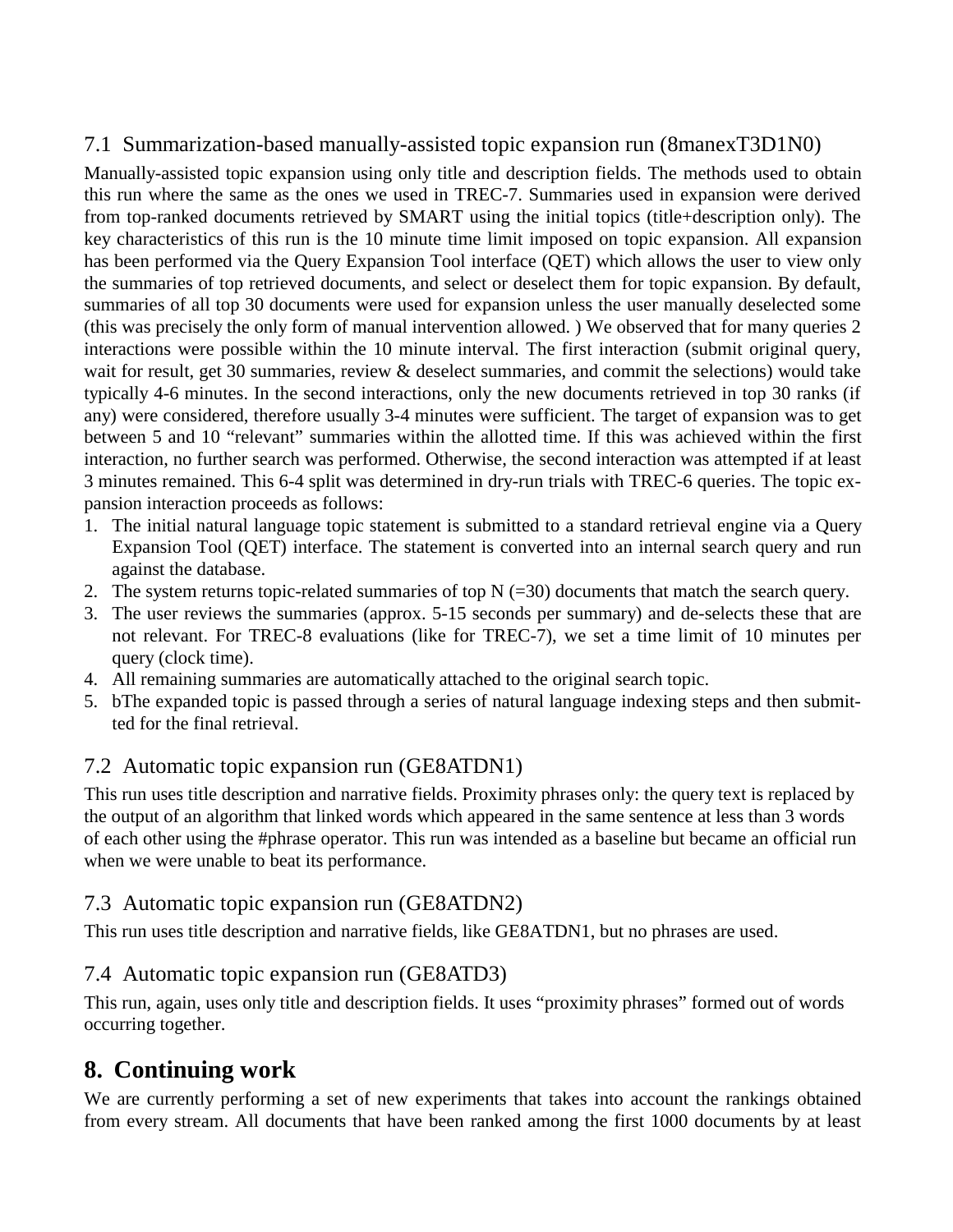one stream out of N streams constitute a "document pool" of at least 1000 documents and not more than N\*1000 documents. We let every stream score all documents in this pool. As a first experiment, we will implement a simple linear combination of the judgments from the four streams. A weighted sum of all the scores from each of the streams will get us the total score that includes the knowledge of all streams in question. As mentioned before, the span for the ranking scores is not that large, and therefore even a very small score can alter the ordering of the documents. For these tests we will retain the non-judged documents.

There is a possibility that some documents could get a better total score by having been given four low scores (too low to be among the best 1000 documents for any stream) than one with a high score on one and no rating on the other streams. However, if none of our streams ranks a document among the top 1000 we will discard it. If the experiments with simple linear combinations turn out satisfactory – i.e. better than the non-adapted learning algorithms – we will continue with more sophisticated methods, by for example weighting the different streams.

The main point with more "forgiving" classifiers, is to not discard a stream immediately upon finding an irrelevant document: document relevance is a debatable issue in itself, and cannot easily be compared to other classification tasks where the errors are of a more clear-cut nature.

#### 8.1 Further experiments

This paper is just a preliminary report. Before we present a final version for the TREC-8 proceedings we must complete at least the following experiments:

- Create indexes for all linguistic streams that allow for query expansion using the same algorithm used for the *stem* stream. Try merging algorithms again but with runs obtained using query expansion.
- Merge: *stem* run (without expansion) with some (or each of the) linguistic stream(s) (without expansion). Can we get any improvement from merging? If yes, then expansion is drowning the improvement obtained by linguistic streams.
- Compare performance of automatic expansion using passages and automatic expansion using summaries.
- Compare the performance of runs obtained using LMI vs. runs obtained linguistic processing on the queries only.

# **9. Conclusions**

Preliminary results seem to suggest it would be possible to get as good a performance by processing the query (including expansion) and using an IR system with an expressive query language such as InQuery as what we get creating indexes using sophisticated and very expensive linguistic techniques. We should explore the possibilities of using a much more sophisticated linguistic analysis of the queries but less on the index.

# **10. References**

Asker, L. & Maclin, R. (1997). Ensembles as a Sequence of Classifiers. In: Proceedings of the Fifteenth International Joint Conference on Artificial Intelligence, IJCAI 97.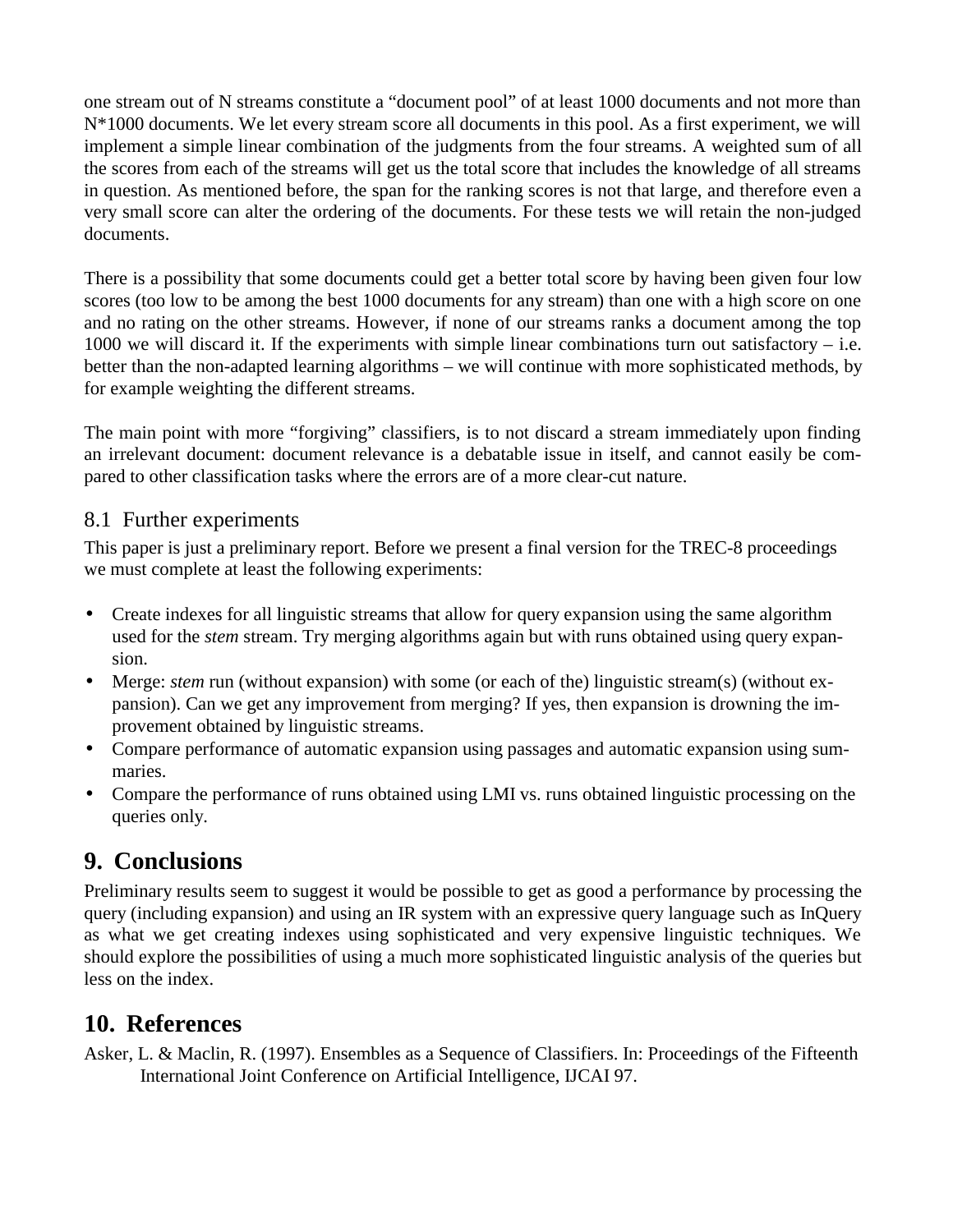- Bartell, B.T., Cottrell, G.W. & Belew, R.K. (1994). Automatic Combination of Multiple Ranked Retrieval Systems. In: Proceedings of the seventeenth annual international ACM-SIGIR conference on Research and development in information retrieval.
- Breiman, L. (1996). Bagging predictors. Machine Learning, vol. 24(2) pp. 123-140.
- Callan, Jamie. 1994. "Passage-Level Evidence in Document Retrieval." Proceedings of ACM SIGIR'94. pp. 302-310.
- Clemen, R. (1989). Combining forecasts: A review and annotated bibliography. International Journal of Forecasting, vol. 5 pp. 559-583.
- Drucker, H., Cortes, C., Jackel, L., LeCun, Y., and Vapnik, V. (1994). Boosting and other machine learning algorithms. In: Proceedings of the Eleventh International Conference on Machine Learning. Morgan Kaufmann.
- Jarvinen, T., and Tapanainen, P. 1997. "A dependency parser for English." Tech. Rep. TR-1, Department of General Linguistics, University of Helsinki, Finland.
- Jarvinen, T., and Tapanainen, P. 1998. "Towards an implementable dependency grammar." In Processing of Dependency-Based Grammars. Montreal, Canada. S. Kahane and A. Polguere, Eds., COLING-ACL'98, Association for Computational Linguistics, Universite de Montreal, pp. 1-10.
- Kwok, K.L., L. Papadopoulos and Kathy Y.Y. Kwan. 1993. "Retrieval Experiments with a Large Collec-tion using PIRCS." Proceedings of TREC-1 conference, NIST special publication 500-207, pp. 153-172.
- Merz, C. J. (1999). Using Correspondence Analysis to Combine Classifiers. Machine Learning, vol. 36(1/2) pp. 33-58.
- Perez-Carballo, Jose, Strzalkowski, Tomek (1999) Natural language information retrieval: progress report. Information Processing and Management, Vol. 36, No. 1, pp. 155-178. Pergamon/Elsevier.
- Quinlan, J. R. (1996). Bagging, boosting, and c4.5. In: Proceedings of the Thirteenth National Conference on Artificial Intelligence.
- Sparck-Jones, Karen. 1999. "What Is The Role for NLP in Text Retrieval". In T. Strzalkowski (ed.) Natu-ral Language Information Retrieval. Kluwer. pp. 1-25.
- Strzalkowski, T., Stein, G., Wise, G.B., Perez-Carballo, J., Tapanainen, P., Jarvinen, T., Voutilainen, A. & Karlgren, J. (1998). Natural Language Information Retrieval: TREC-7 Report. In: Proceedings of the Seventh Text REtrieval Conference (TREC 7). NIST Special Publication, Gaithersburg: NIST.
- Strzalkowski, Tomek, Fang Lin, Jose Perez-Carballo, and Jin Wang. 1997. "Natural Language Information Retrieval: TREC-6 Report. " Proceedings of TREC-6 conference.